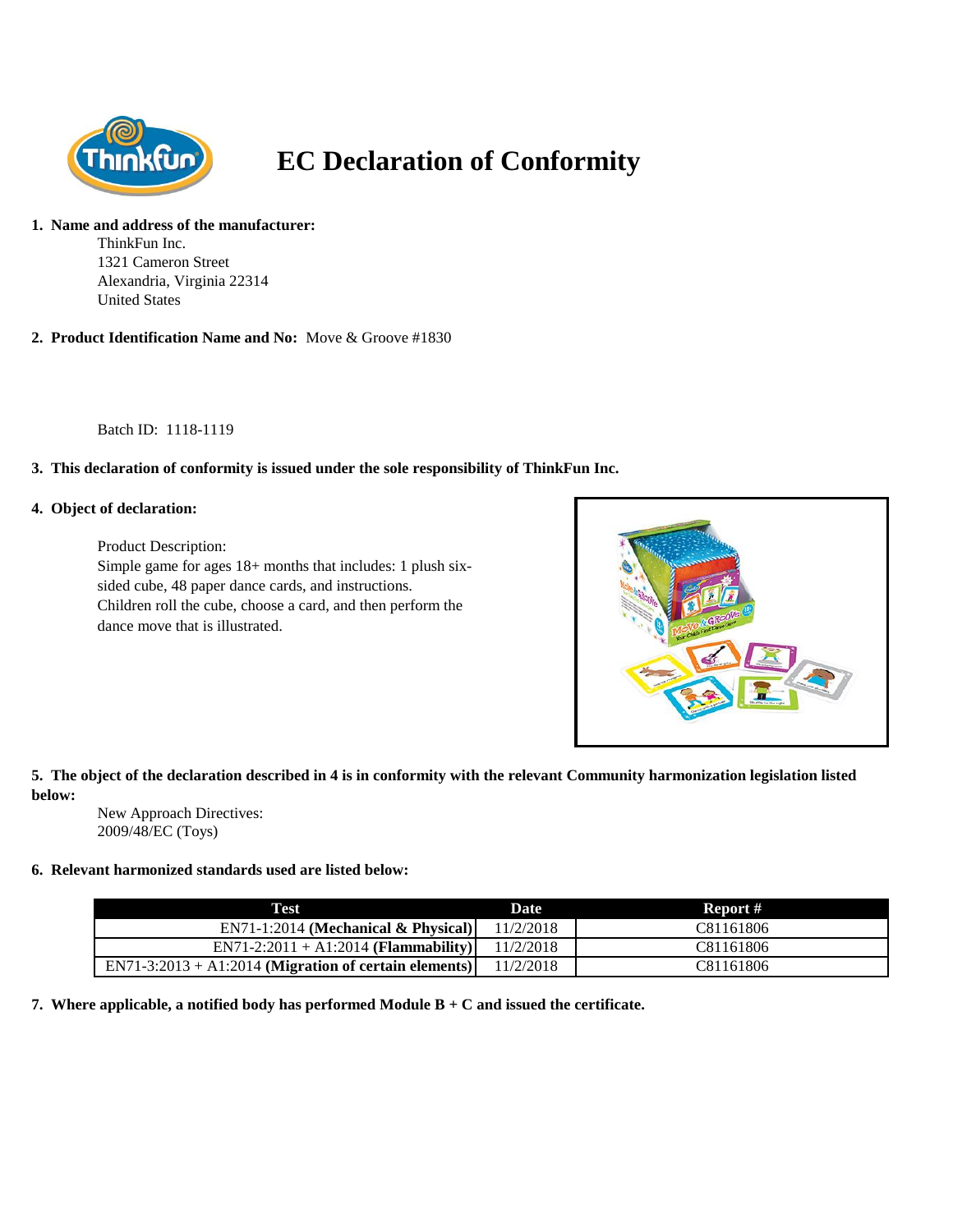## **8. Additional Information:**

The object of declaration is also in conformity with the following standards/regulations:

| <b>Test</b>                                              | <b>Date</b> | Report #  |
|----------------------------------------------------------|-------------|-----------|
| <b>REACH Annex XVII (Cadmium)</b>                        | 11/2/2018   | C81161806 |
| <b>REACH Annex XVII (Phthalates)</b>                     | 11/2/2018   | C81161806 |
| <b>REACH Annex XVII (Azo Dyes)</b>                       | 11/2/2018   | C81161806 |
| 94/62/EC (Heavy Metals Requirements on Packaging and     |             |           |
| Packaging Waste)                                         | 11/2/2018   | C81161806 |
| Benzene according to ordinance (EC) No. 1907/2006        |             |           |
| Annex XVII for the plastic parts                         | 11/2/2018   | C81161806 |
|                                                          |             |           |
| Flame retardants PBDEs and PBBs according to Ordinance   |             |           |
| (EC) No. 1907/2006 Annex XVII, Chem. Verbots VO and      |             |           |
| POP Regulation 850/2004/EC for the plastic parts and the |             |           |
| travel bag.                                              | 11/2/2018   | C81161806 |
|                                                          |             |           |
| Flame retardant hexabromocyclododecane according to      |             |           |
| (EC) No. 1907/2006 Annex XIV for the plastic parts       | 11/2/2018   | C81161806 |
| Flame retardants TRIS and TEPA according to (EC) No.     |             |           |
| 1907/2006 Annex XVII and                                 |             |           |
| "Bedarfsgegenständeverordnung" for the textiles of the   |             |           |
| travel bag.                                              | 11/2/2018   | C81161806 |
| Polyaromatic hydrocarbons according to 8 EU-PAHs (EC)    |             |           |
| No. 1907/2006 Annex XVII                                 | 11/2/2018   | C81161806 |
|                                                          |             |           |
| PCP according to Ordinance (EC) No. 1907/2006,           |             |           |
| (ChemVerbotsV) for the playing cards and instruction     | 11/2/2018   | C81161806 |
|                                                          |             |           |
| Azo dyes according to Ordinance (EC) 1907/2006 Annex     |             |           |
| <b>XVII</b>                                              | 11/2/2018   | C81161806 |

Signed for and on behalf of ThinkFun Inc.

Icxam

Kirsten Bloxom Product Safety

Place of Issue: ThinkFun Inc. 1321 Cameron Street Alexandria, Virginia 22314 United States